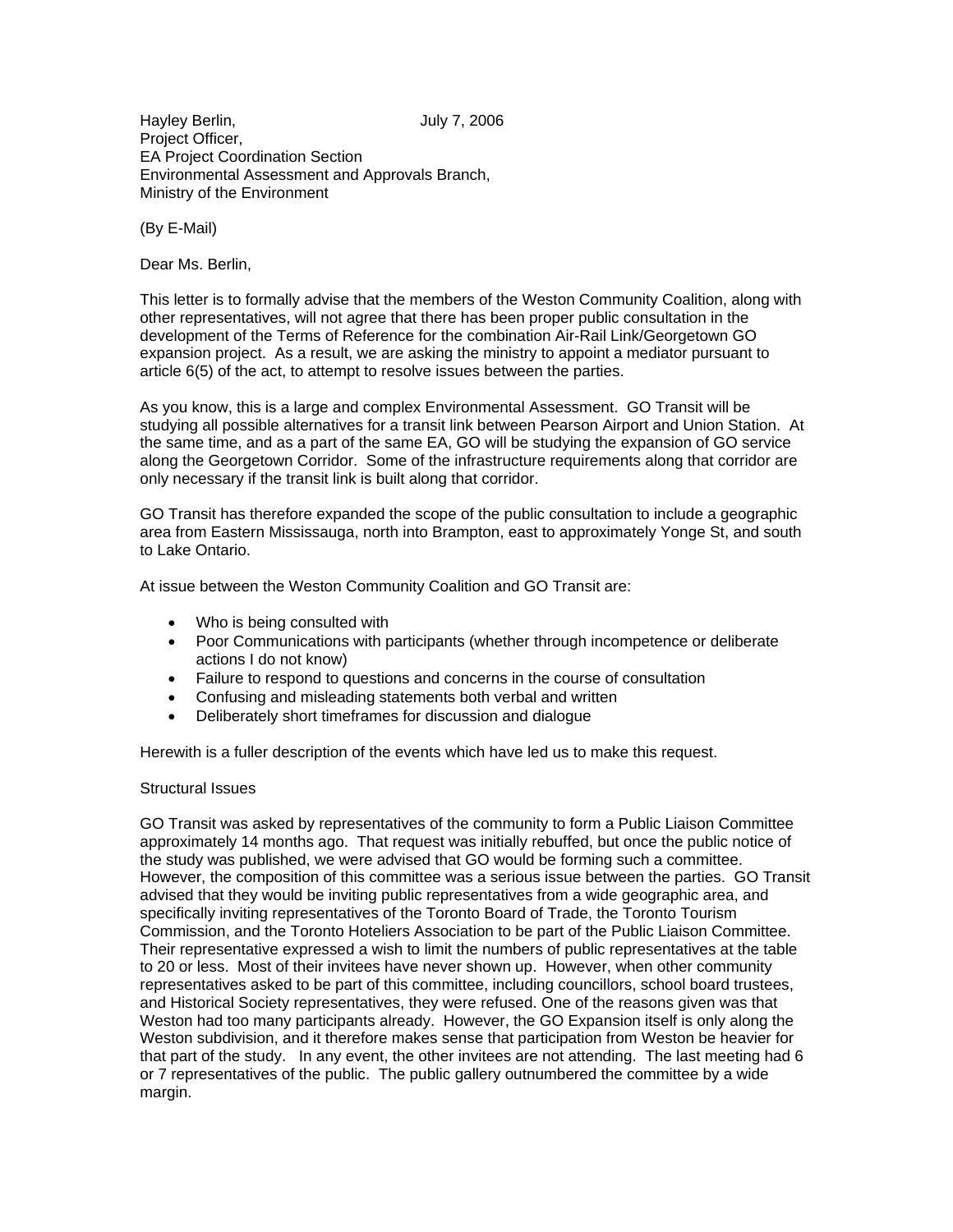## Communication Issues

A number of participants have complained on several occasions that they were not getting any notice of these meetings. One participant on the Committee was never invited to the  $2^{nd}$  meeting, found out about the third by accident and attended, re-advised them of her contact information at that meeting, and yet was again not contacted about the fourth meeting. The councillor for the York-South Weston Ward has had serious difficulty getting notices. Contact to several other members has been sporadic. As we are not in contact with the bulk of the public representatives who were originally invited, we have no way of knowing if their lack of attendance is a result of poor communications, but given the problems we are aware of it is likely that these problems continued.

Another problem is GO's insistence that members of the public get their information from a website. Weston and Mount Dennis are poor communities, generally, and a majority of the residents do not have ready access to the internet, nor can they download huge files and print them. When GO conducted the Public Information Centres at the end of June, we specifically asked in advance of those centres that copies of the draft terms of reference be given to the public at the meeting. We understood GO to be agreeing with that request. GO now denies they did. In any event, there were not enough copies to go around at the PIC. GO advised at the PIC that people could get copies from their website. When some members of the public complained that they did not have access, GO finally agreed to send copies to any member of the public who registered with them at the meeting. However, it was impossible for many at the meeting to comment on the Terms of Reference at the meeting, without the opportunity to see it. Not all registered, so not all will get to see the document. GO also has not made it easy to find the website. It was not published as part of the newspaper ad advising of the meetings, and the documents are not obvious on the site itself. It is not on the GO Transit website, and there is no link from that website to the project website, which has a long and difficult name (www.georgetownpearsonstudy.ca ). Google searches using air-rail link, Union Pearson, or Blue 22 do not find this site. Finally, many of the documents on the website are enormous pdf files, of 6 megabytes for only 21 pages. Individuals with slow connections will have difficulty downloading these files, and those with slow computers will have difficulty seeing these files.

## Process Issues

From the first meeting of the PLC, the suspicion of members of this committee was that it was pro forma, and that the plan was to avoid real consultation in this forum. At the very first meeting, I expressed serious concern that the process (which had scheduled only 4 hours for meetings of this Committee) would never actually permit any such consultation. The agendas have been very heavy on process issues and very light on actual consultation on the content of the terms of reference. The only issues discussed in any detail were the description of the project and the array of potential alternatives to be studied, and those were really only discussed at the 2<sup>nd</sup> and  $3<sup>rd</sup>$  meetings. We were only given copies of a draft terms of reference 48 hours in advance of the 3<sup>rd</sup> meeting, but I managed to read it and prepare many comments and questions. When I asked to discuss the terms of reference in more detail at the third meeting (which was the last scheduled meeting), I was advised to put my issues in writing for a discussion at the  $4<sup>th</sup>$  meeting. I did that. At the  $4<sup>th</sup>$  meeting, their agenda was process issues only, and had no time for discussion by the group on the terms of reference. The agenda had also been shortened by ½ hour from what had been advertised. When I attempted to discuss the terms of reference and my written questions and comments, I was asked to limit it to my single most important issue. I was also advised that none of the project team could properly respond as they had never read my questions or comments, despite the fact that I had sent it a full three weeks in advance of the meeting. When I asked for an additional meeting of the PLC to discuss these questions and concerns, I was very clearly told no. I left the meeting being uncertain as to how or when or even if a discussion on these important matters will take place. We were only advised that there would be responses to the comments.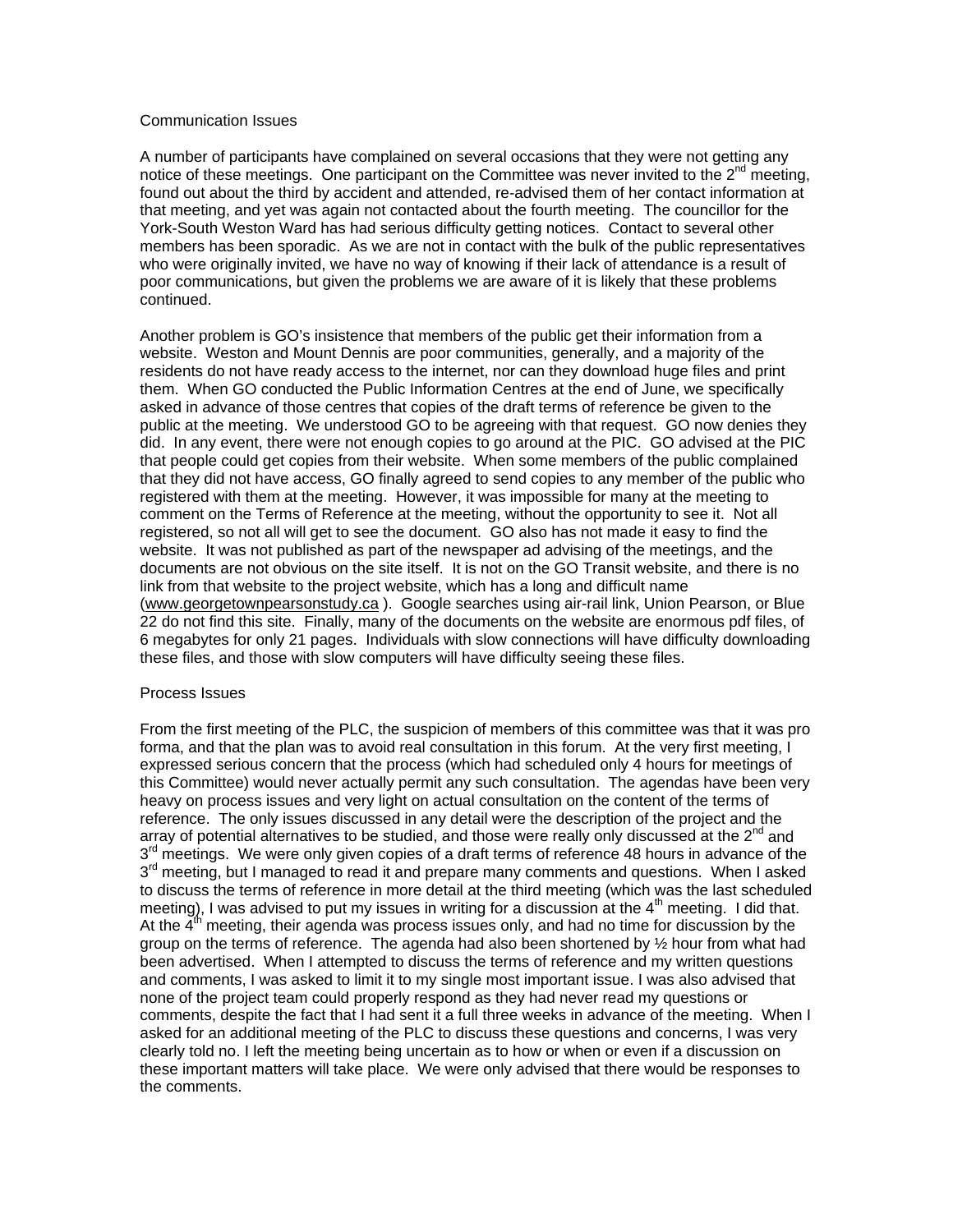The Weston Public Information Centre was to solicit comments from the general public on the Terms of Reference. As mentioned before, GO failed to provide copies to all who attended. When this oversight was pointed out, they advised that it was available on the website, and after some prodding, that they would mail it to persons who had registered, who would then be able to comment after the fact, but would certainly not be able to ask any questions of the proponents in a public meeting. By fortune, and not design, the meeting ran long, and GO agreed to hold another PIC in Weston in September. The notice for that meeting on their website lists it as Thursday, September 13, 2006. Sept 13 is a Wednesday. In addition, they have advised us that the public only has until August 11 to comment on the Terms of Reference. The mailing of the Terms of Reference document will apparently contain instructions to that effect. This effectively nullifies the September PIC, as members of the public will not come to comment if they have been told the comment period is over.

The draft Terms of Reference document which was distributed at the meeting was changed from the 'preliminary draft' which was discussed by those of us on the PLC. We were scrambling at the PIC to try and figure out what had changed. We have asked on several occasions that the changes be identified in a document, but to date we have not had such a 'redlined' document for our perusal.

Quoting from the GeorgetownPearsonStudy website on the topic of public consultation –

"Public input is vital to the success of this study. The sharing of community perspectives strengthens the Individual Environmental Assessment process by helping the project team make the best recommendations.

The team understands that people want real opportunities to be heard and to influence the study and its outcome.

To help maximize public input, the project team commits to:

- Getting the word out providing information to help foster discussion and promote meaningful participation;
- Creating reasonable access providing structured (e.g., public meetings, workshops) and less formal opportunities (e.g., input by e-mail) that allow for widespread public involvement;
- Considering all input assessing ideas on their merits, and respecting the diversity of views;
- Being accountable sharing consultation summaries and project reports, and acknowledging receipt of all correspondence and written submissions;
- Acting with purpose being clear about the intended outcome of a consultation opportunity and its role in the overall project and decision-making process;
- Promoting a cooperative consultation environment demonstrating respect for open dialogue and due process;
- Maintaining project integrity adhering to the requirements of the IEA process and ensuring an efficient approach that considers scheduling and financial realities."

It would appear that these words are not necessarily to be adhered to, particularly 'discussion', 'participation', and 'consultation'. We will not be having any discussion on our concerns about most of the Terms of Reference document itself, participation has been deliberately limited, and consultation seems to mean that we can make comments, but not enter into any meaningful dialogue on those comments.